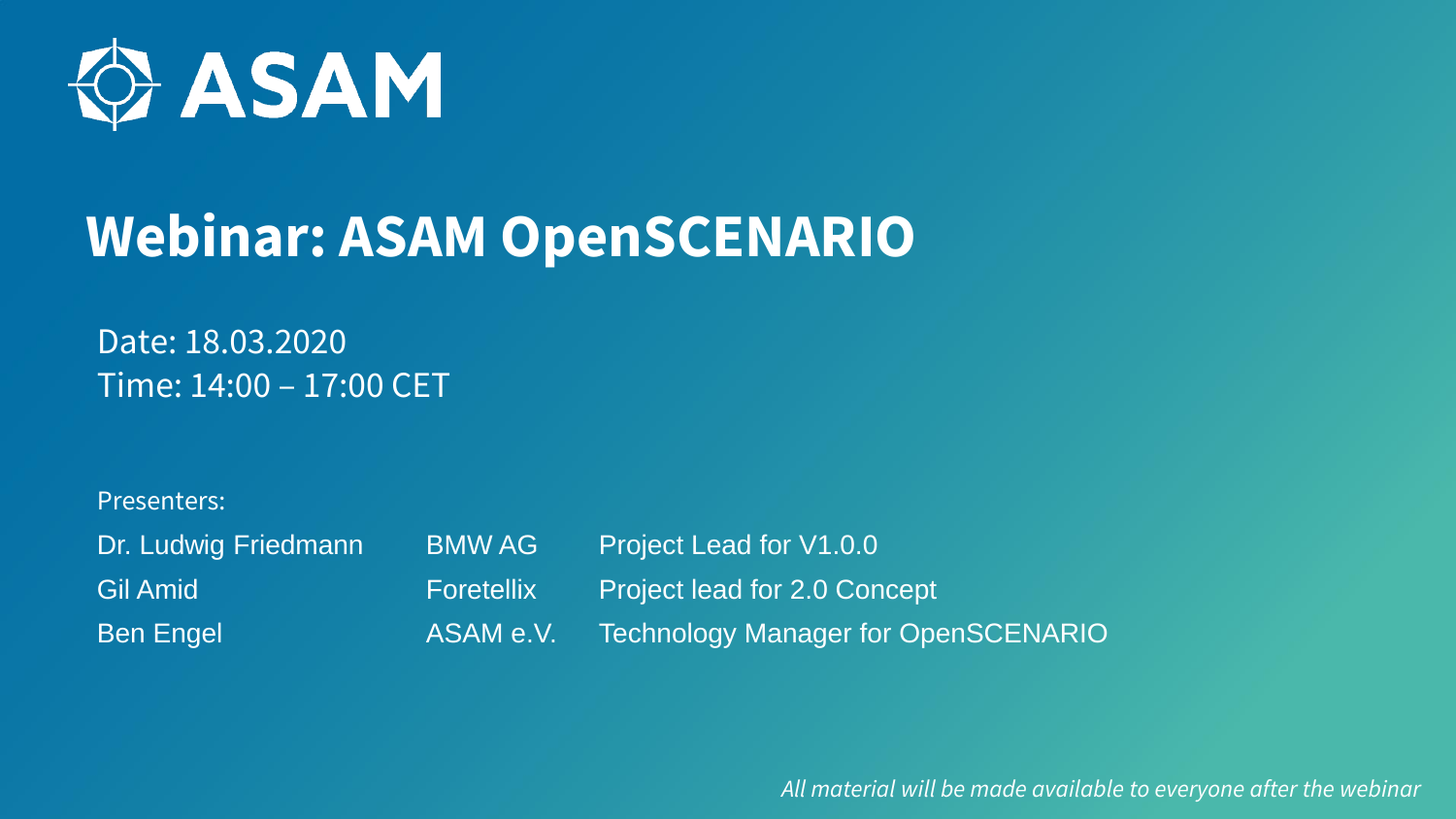## **Webinar Agenda**

| $14:00 - 14:30$ | Introduction                     | <b>Ben Engel</b> |
|-----------------|----------------------------------|------------------|
| $14:30 - 15:30$ | OpenSCENARIO V1.0.0              | Ludwig Friedmann |
| $15:30 - 15:40$ | <b>Coffee Break</b>              |                  |
| $15:40 - 16:40$ | <b>OpenSCENARIO 2.0 Concepts</b> | Gil Amid         |
| $16:40 - 17:55$ | <b>Q&amp;A Session</b>           | <b>Ben Engel</b> |
| $16:55 - 17:00$ | Wrap up & how to get involved    | <b>Ben Engel</b> |

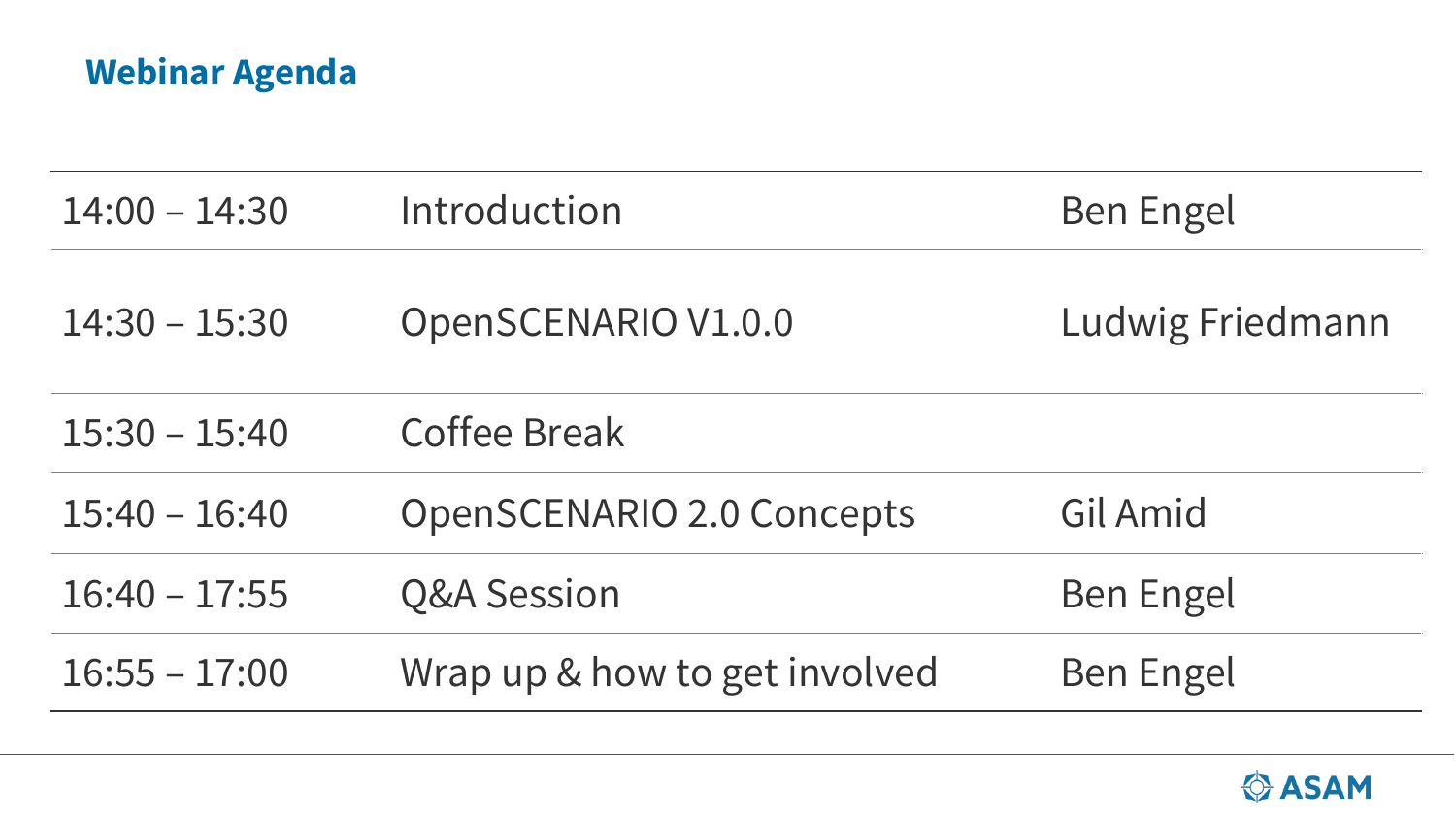# **ASAM OpenSCENARIO Webinar**  Looking Forward…

**Ben Engel ASAM e.V.**

Webinar 18.03.2020





Association for Standardization of Automation and Measuring Systems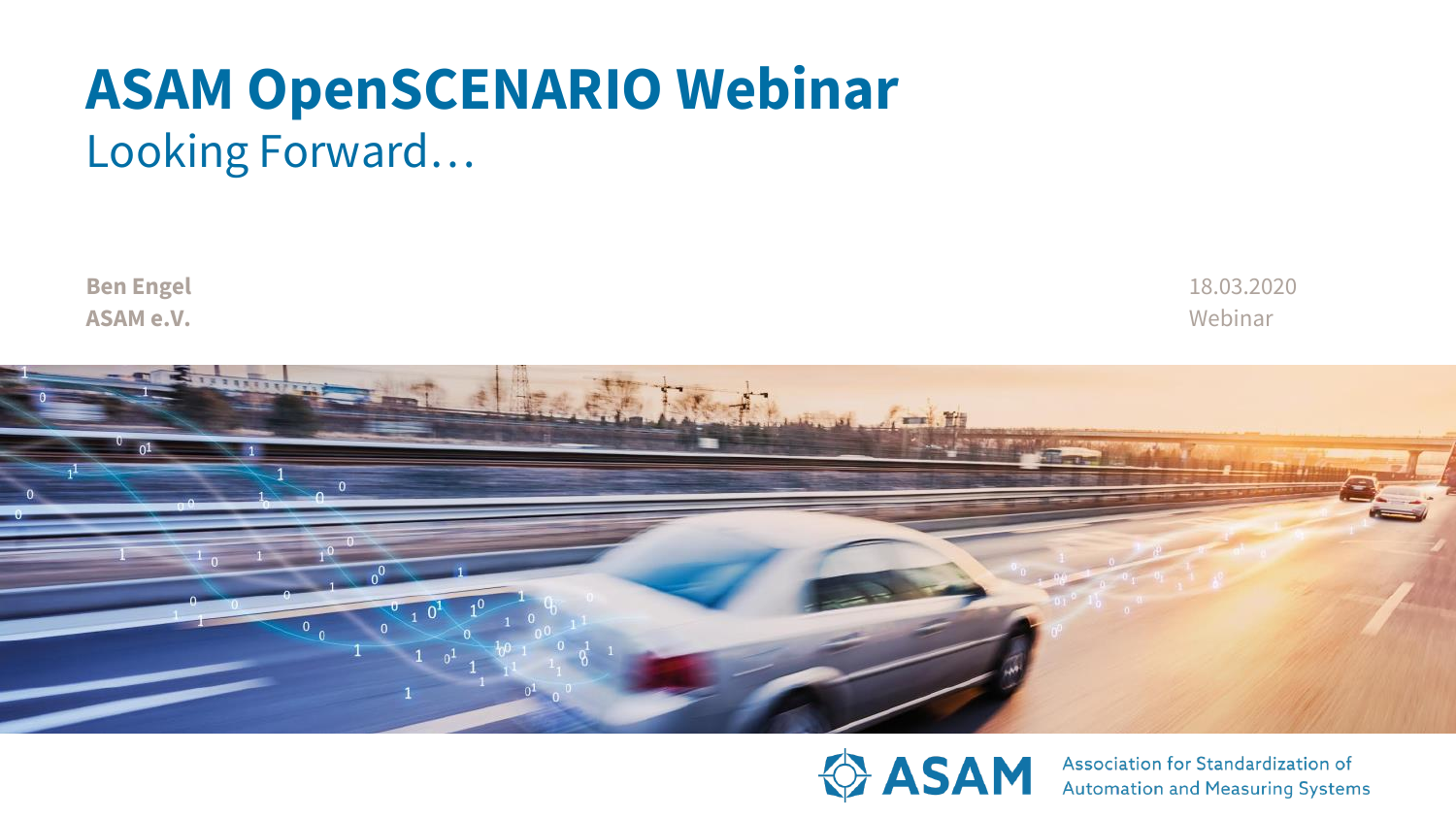### **Goal Recap**

### **OpenX** Standards to enable and support the collaborative development of safe and regulated autonomous functionality

### **OpenSCENARIO**

Fully describe the content of a driving situation (in part by interfacing with other standards or models)

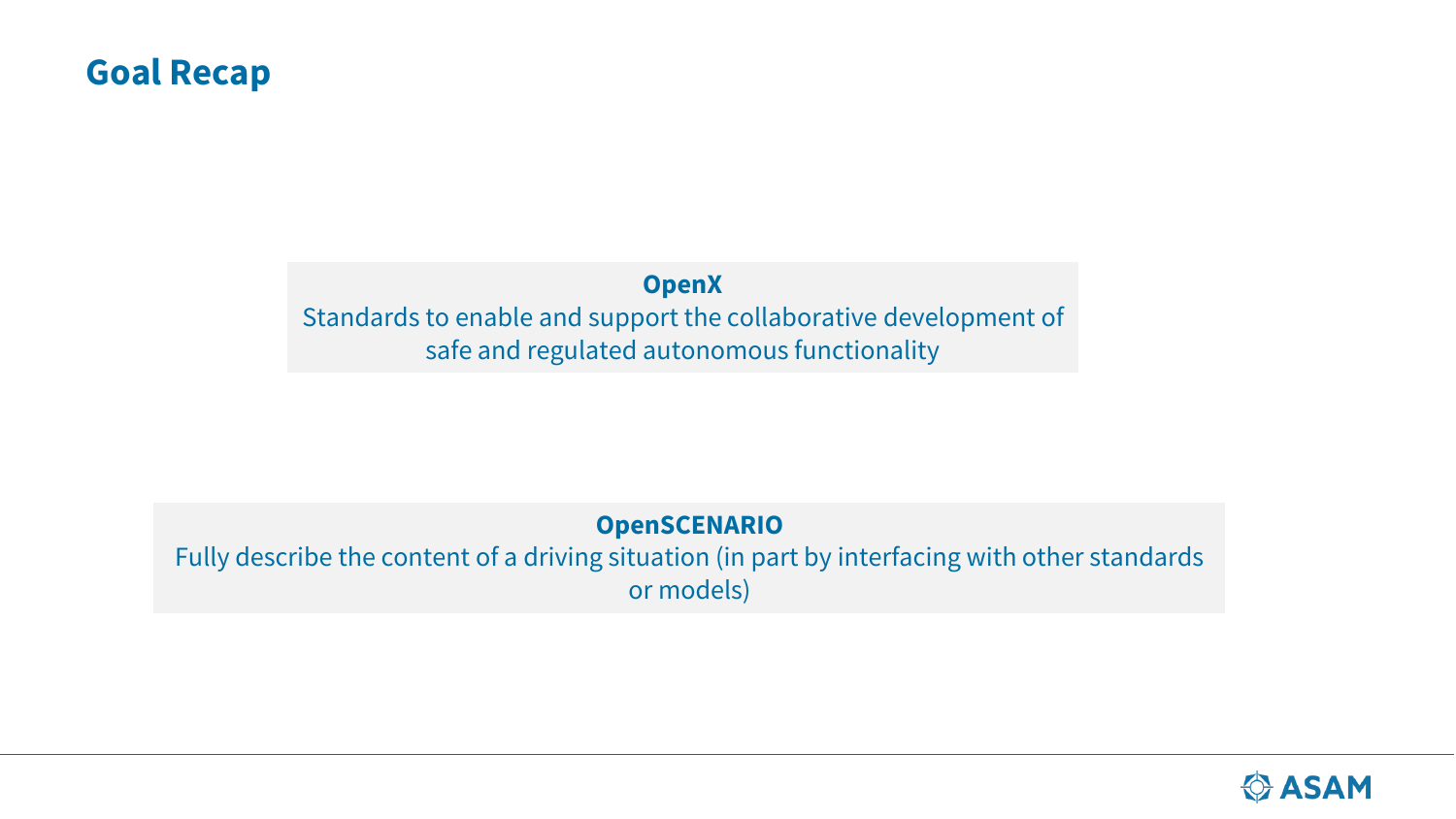### **OpenSCENARIO Project Overview**

### Transfer project

- Move the content of existing documentation to ASAM
- Remove ambiguities
- Extend documentation
- Expected output  $\rightarrow$  New standard version 1.0.0

### 2.0 Concept project

- Address current and upcoming requirements on OpenSCENARIO
- Expected output  $\rightarrow$  Document detailing the concepts to be added to the standard

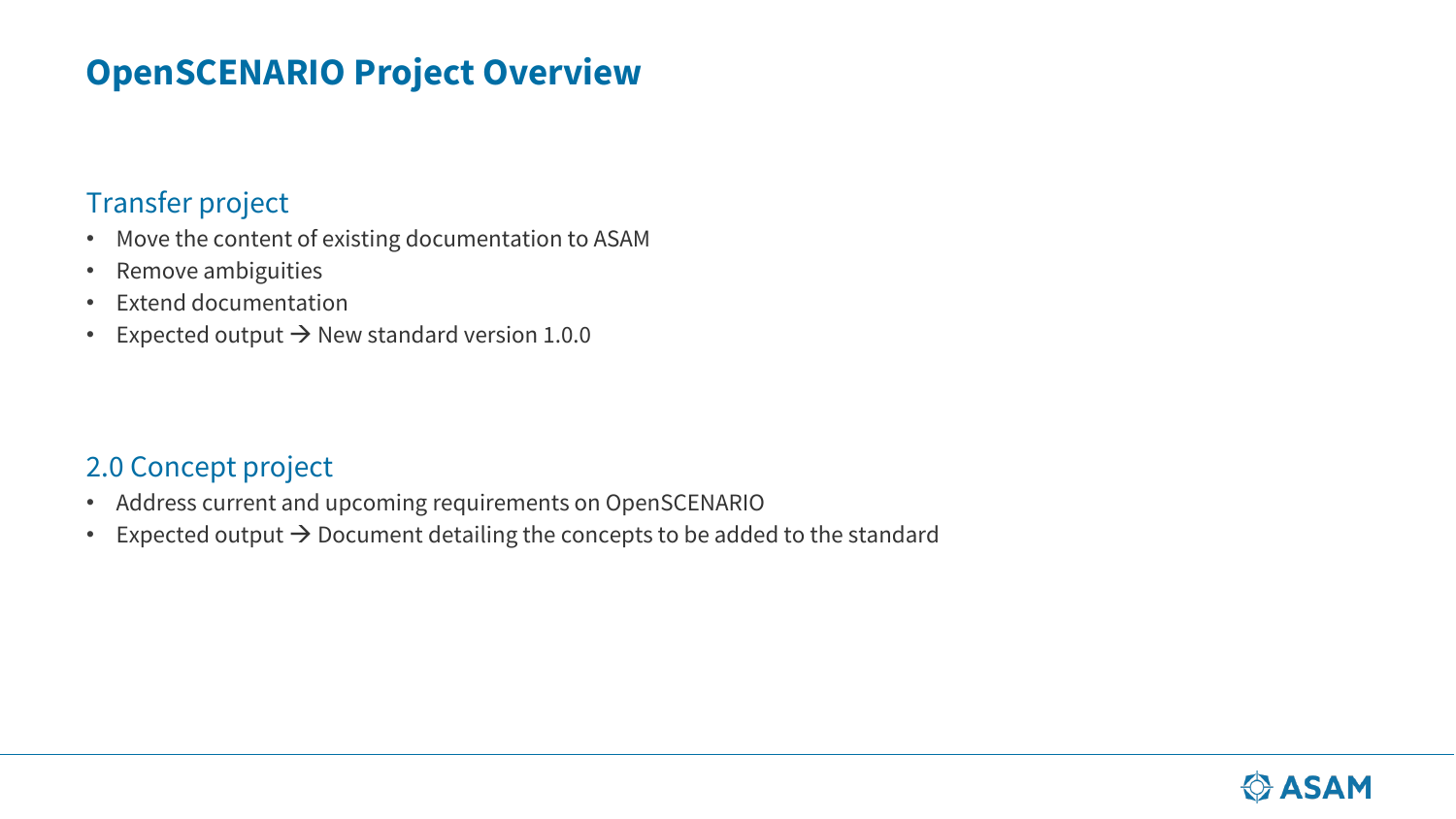### **The Big Questions**

### What is the difference between 1.x and 2.x?

Featureset & availability

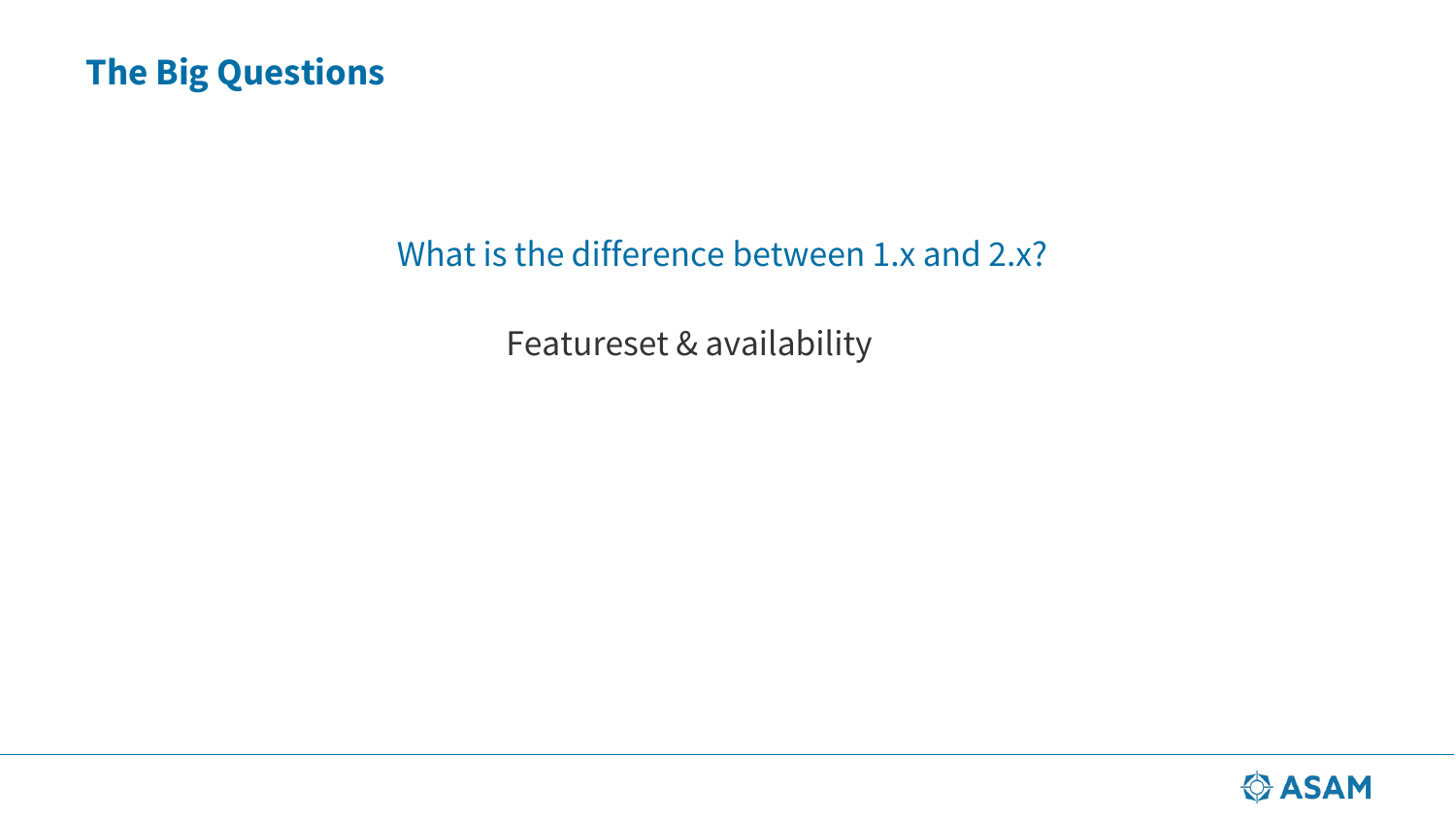### **Featureset of OpenSCENARIO**

Featureset -> "What can it describe and how?"

- What: The use cases covered by the format, i.e. the domain coverage
- How: What mechanics can I use to describe the what?
- The OSC 1.x featureset is a subset of 2.x
- 2.x provides:
	- 1. more "how"  $\rightarrow$  DSL
	- 2. more domain coverage  $\rightarrow$  more use cases



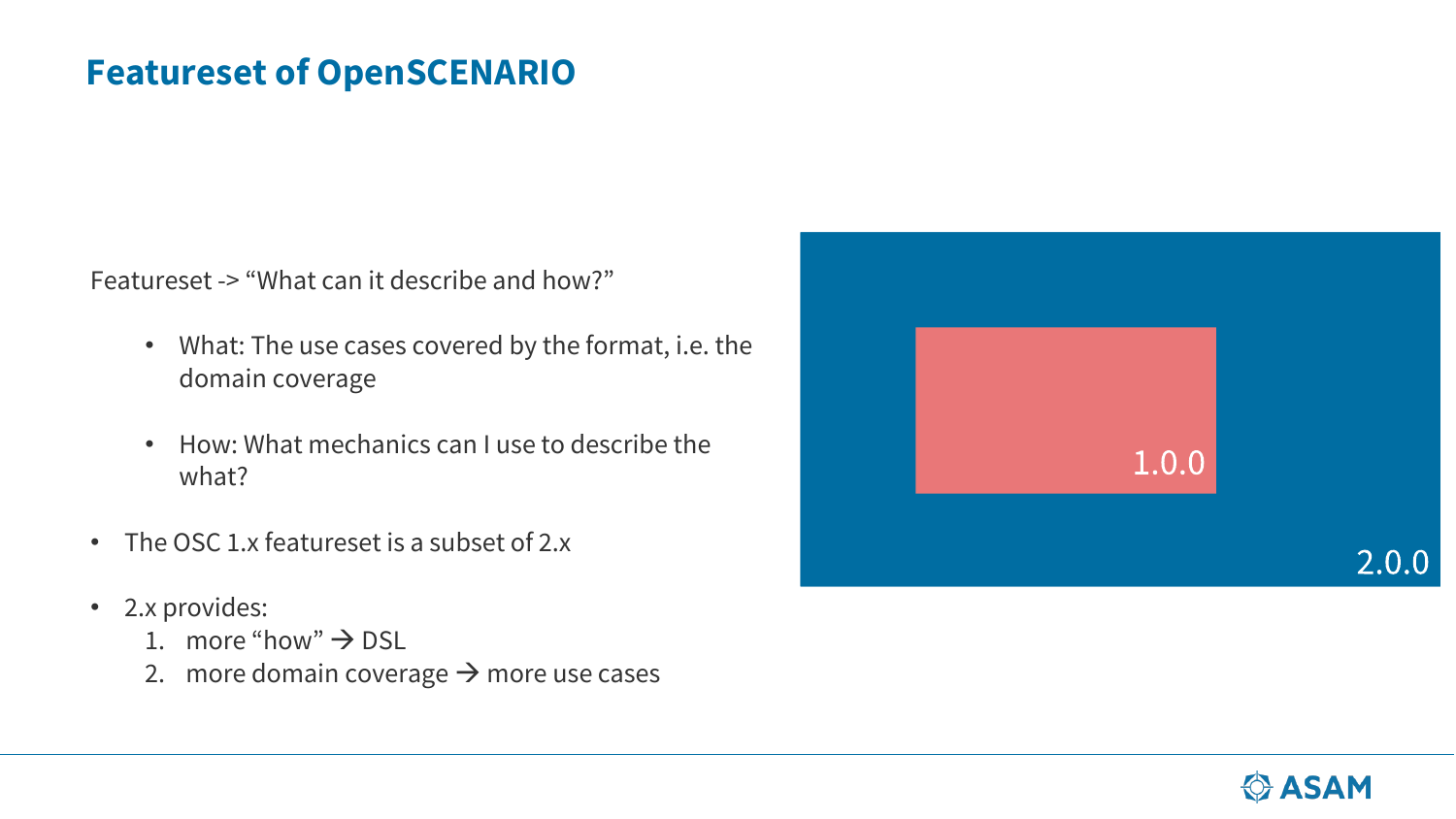### **The Big Questions**

### What is the difference between 1.x and 2.x?

### Featureset & availability

#### 1.x

- Support concrete descriptions of scenarios
- XML format based on a UML model
- Provides large number of actions to describe dynamic content
- A solution that is usable now

#### 2.0

- Support multiple abstraction levels for describing scenarios
- Domain Specific Language (DSL)
- Increased functionality (domain model, library concepts, etc..)
- Not yet in development

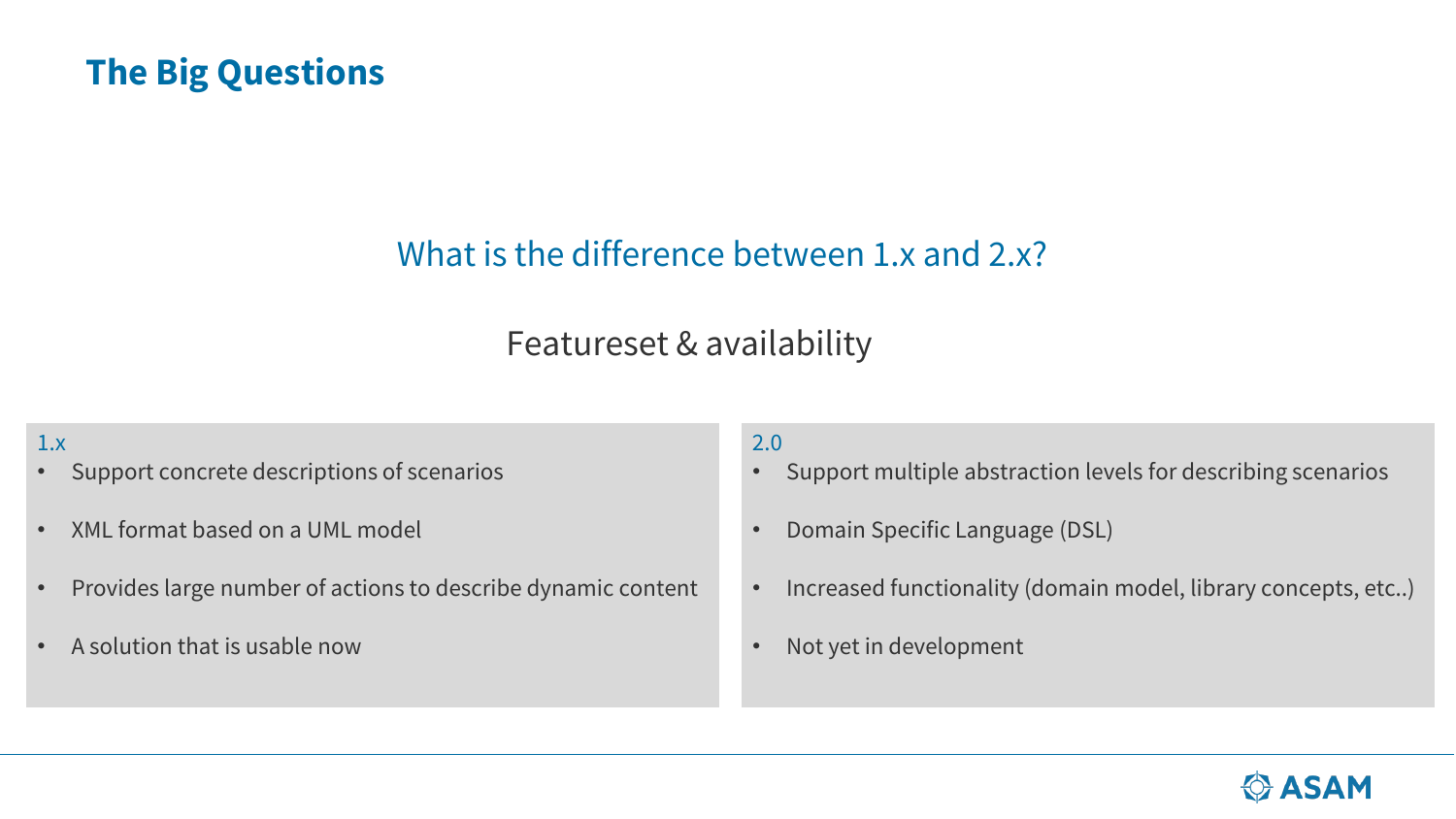### **Roadmap OpenSCENARIO**



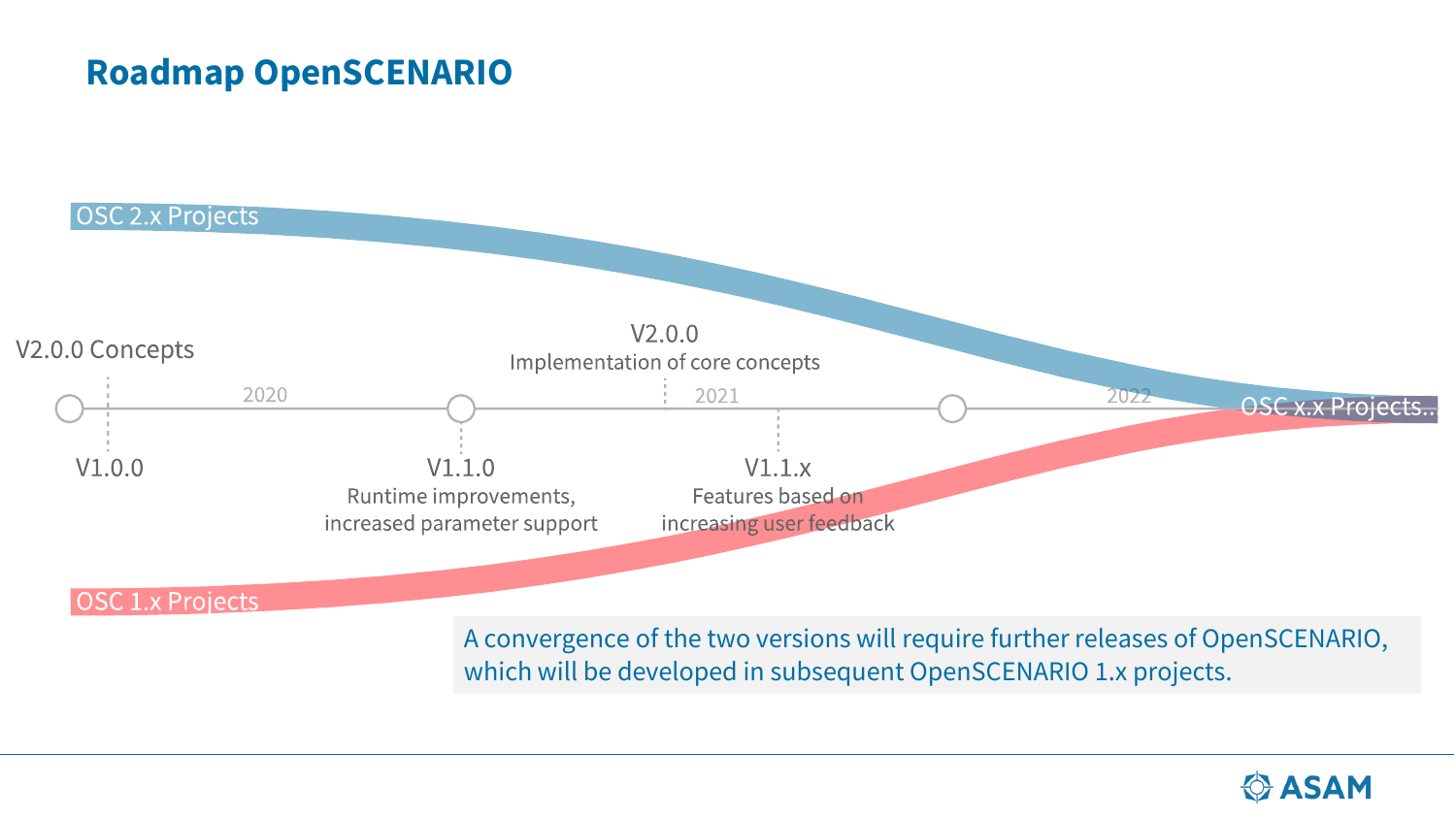

### Why not wait with 2.0 and rather have a linear development process?

Very high member demand for both…

BUT

ASAM will ensure that both project tracks converge to one version

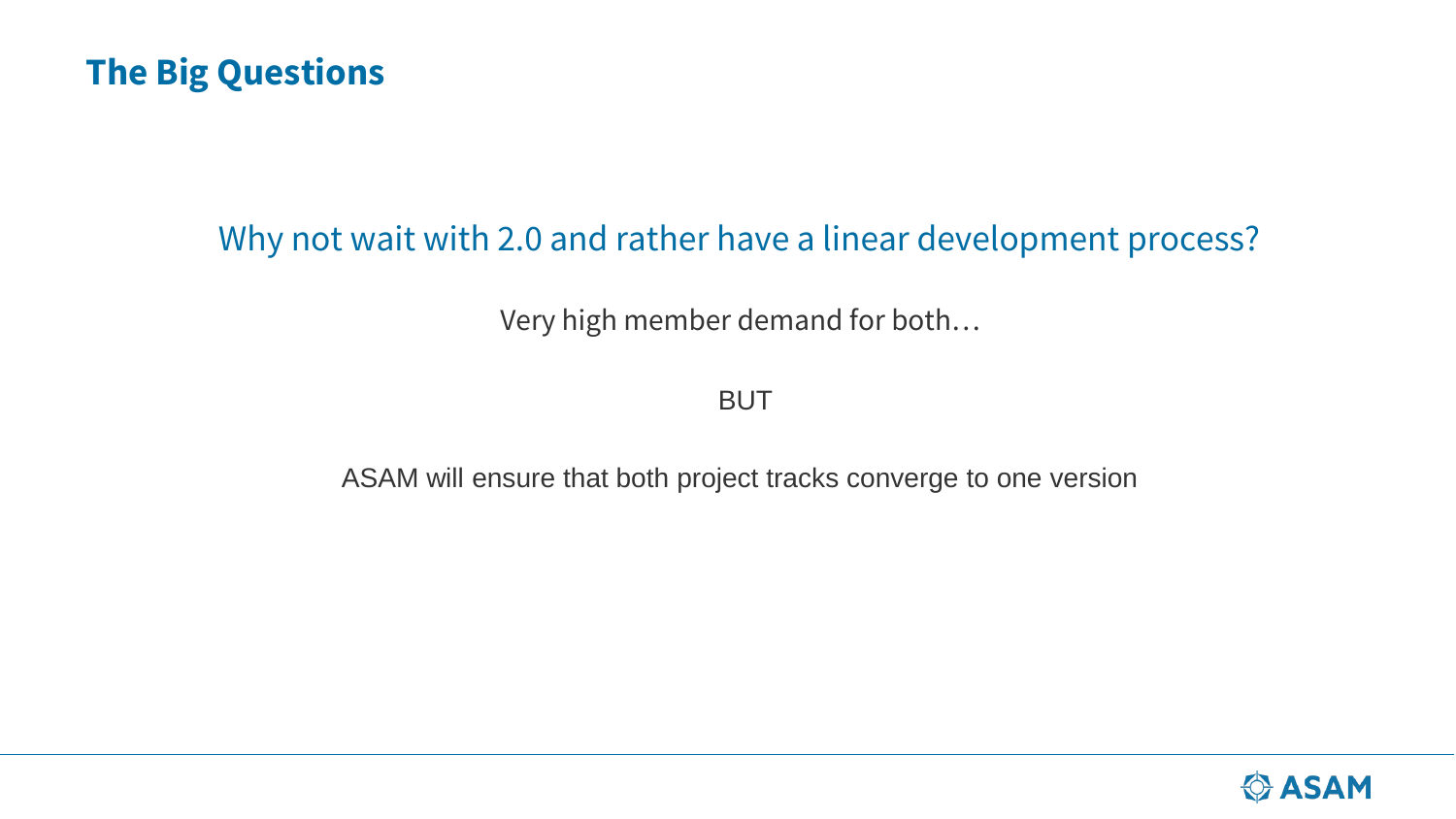## **OpenSCENARIO: Alignment & Achieving Convergence…**

- Seamless transition between both versions:
	- 1. The run time behavior of any scenario converted between the latest 1.x and 2.0 OSC languages shall be the same.
	- 2. Both projects shall ensure an up-to-date ruleset for a migration path from 1.x to 2.0. → *The first release of such a ruleset shall be with the first release of 2.0.0*
- Ensure 1.x remains a subset of 2.0

 $\rightarrow$  New concepts introduced in 1.x must be sychronised with developments in the 2.0 project.

• Clear convergence roadmap needs to be established  $\rightarrow$  Target for roadmap: Q1 2021

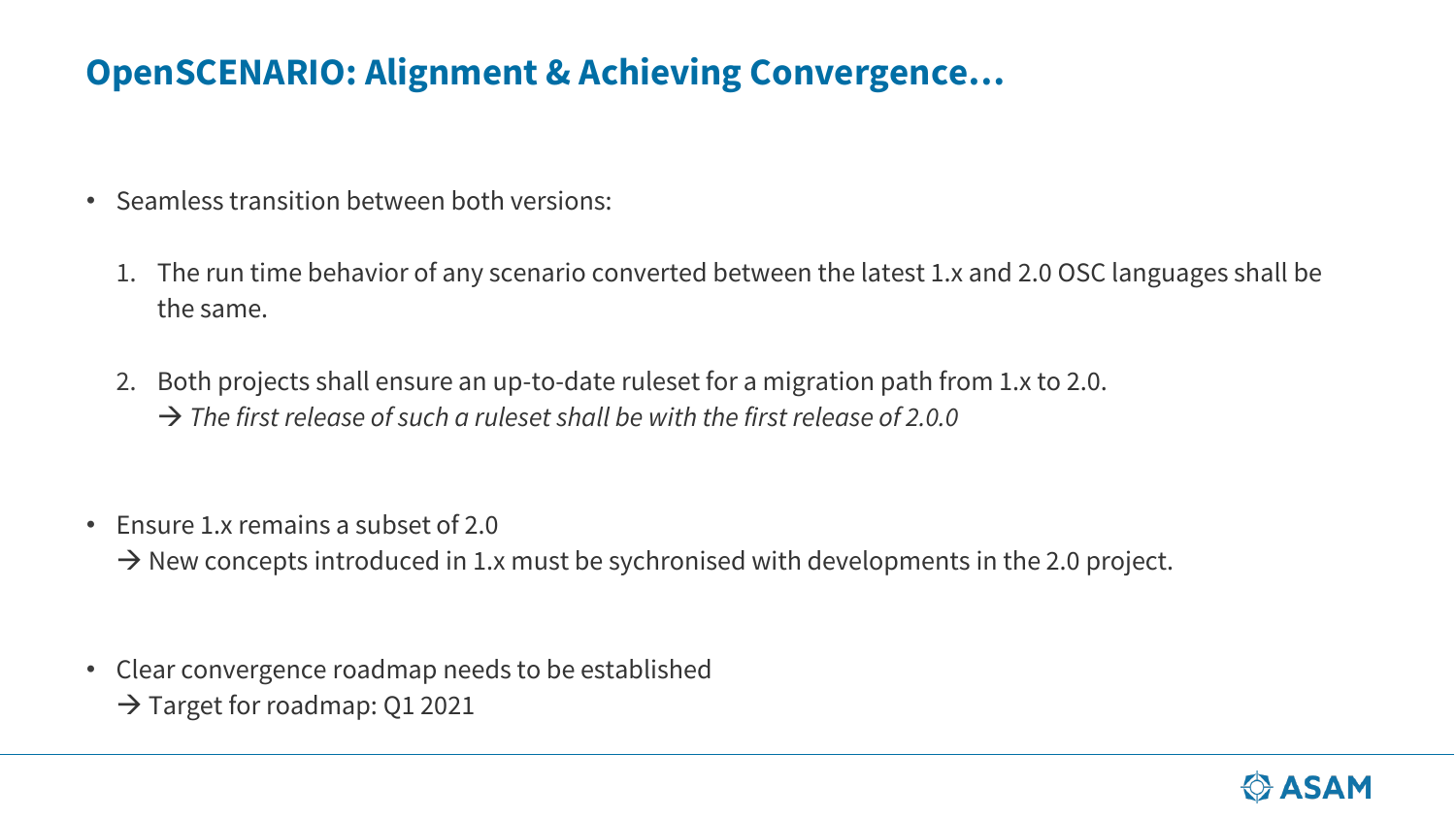### **Status Updates and Interacting with the Projects**

- In contrast to the previous projects, ASAM will provide regular updates on the projects:
	- A high-level overview of the project status
	- Technical information on features, document snippets, etc. to provide insight into the technical development of the standards. These will not be full specification documents or drafts.
- Anyone will be able to open issues via the ASAM repositories to provide feedback or start a discussion  $\rightarrow$  More information to follow closer to project start

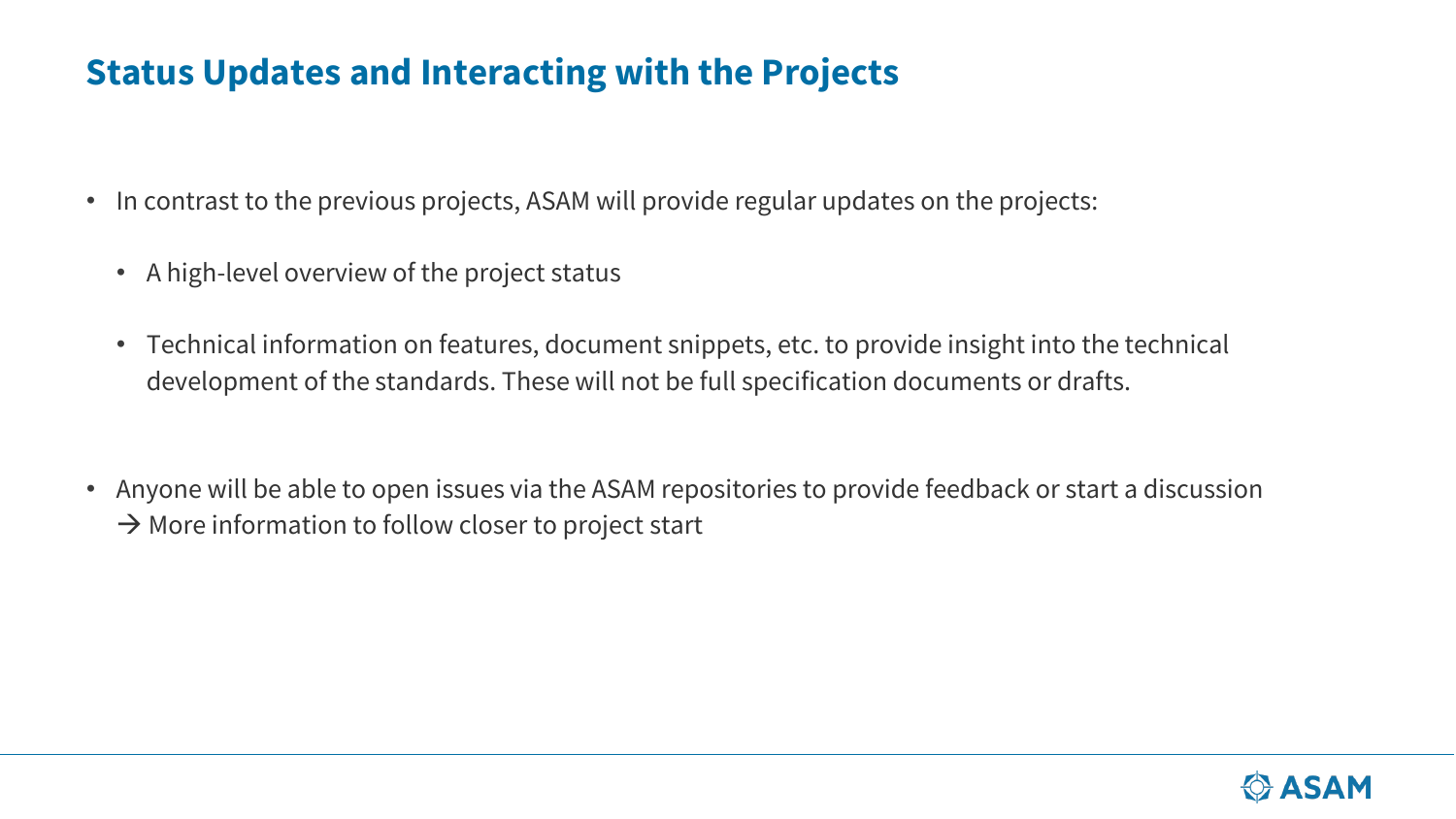# **ASAM OpenSCENARIO Webinar**  Wrap Up

**Ben Engel ASAM e.V.**

18.03.2020 Webinar





Association for Standardization of Automation and Measuring Systems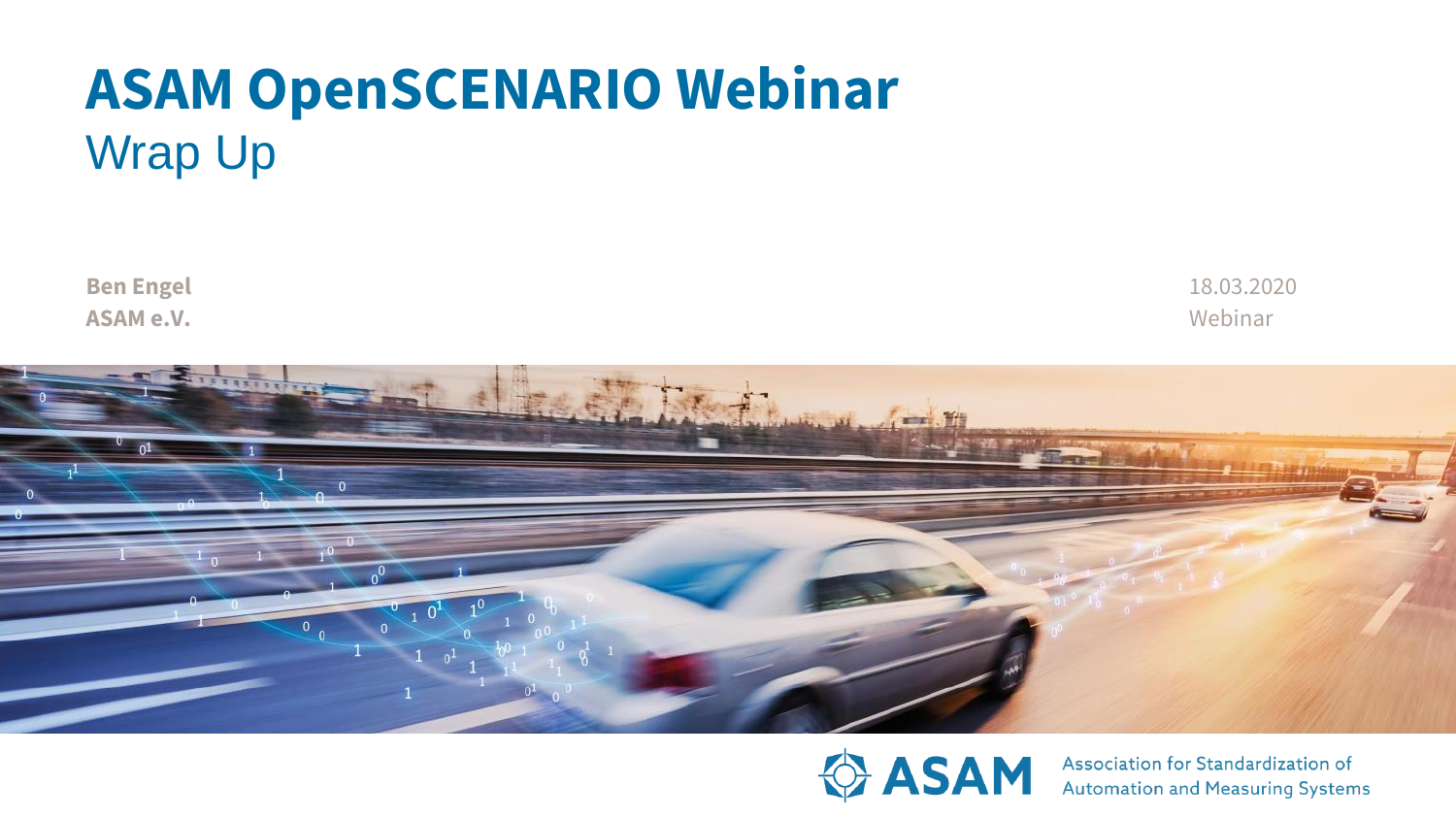## **Closing Notes**

Mit Headline, Subheadline und Aufzählung

• View the releases:

#### 1. OpenSCENARIO 1.0.0

- [User Guide](https://releases.asam.net/OpenSCENARIO/1.0.0/ASAM_OpenSCENARIO_BS-1-2_User-Guide_V1-0-0.html)
- [Model Documentation](https://releases.asam.net/OpenSCENARIO/1.0.0/Model-Documentation/index.html)
- Download the full standard (including examples & migration) [here](https://www.asam.net/standards/detail/openscenario/)

### 2. OpenSCENARIO 2.0 Concept

• [Concept Paper](https://releases.asam.net/OpenSCENARIO/2.0-concepts/ASAM_OpenSCENARIO_2-0_Concept_Paper.html)

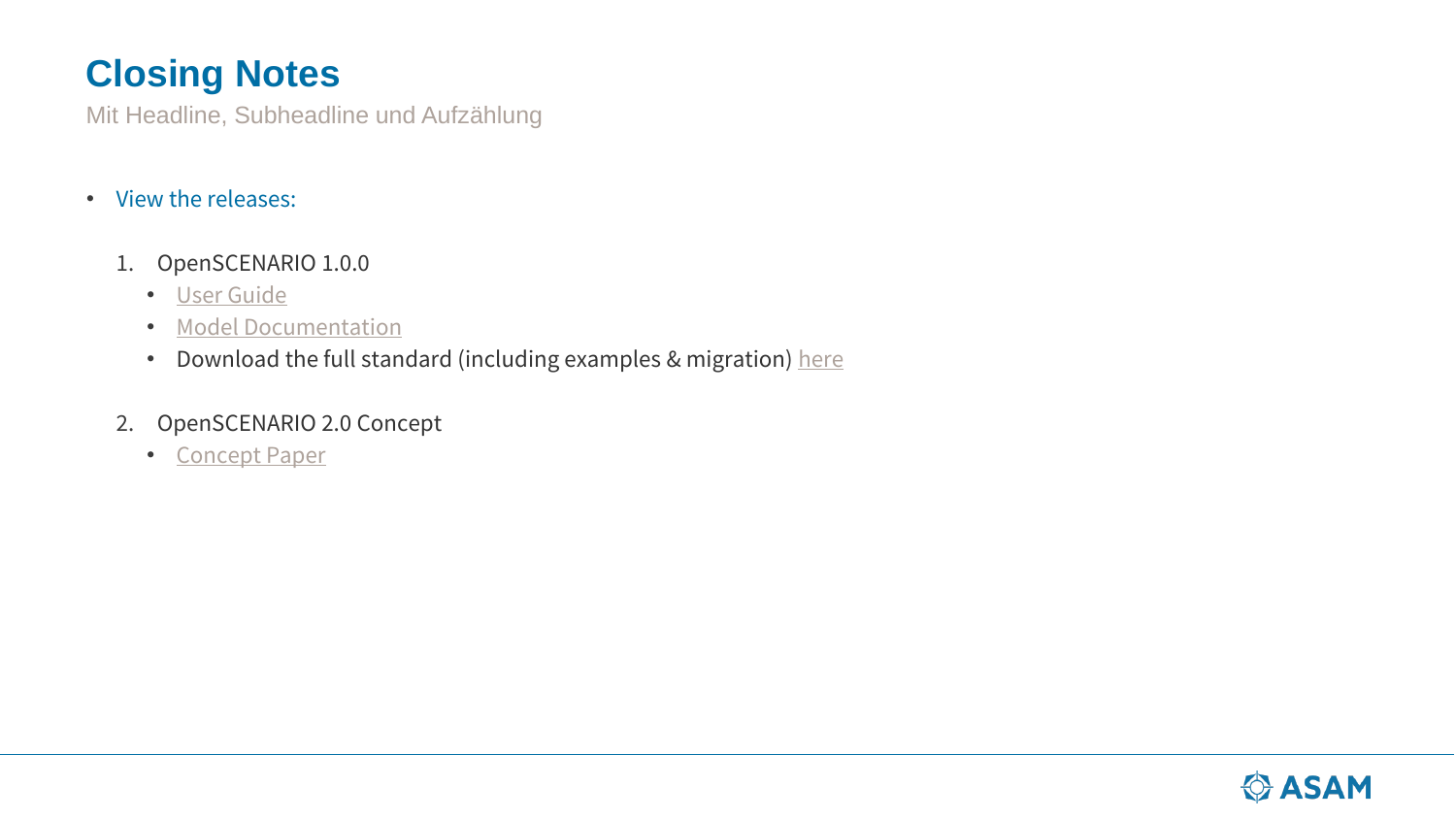## **Participate in the Next Development Activities!**



Joining in the activities allows you to contribute your use cases and make sure future versions of ASAM OpenSCENARIO cover your requirements.

#### V1.x

• Virtual Proposal Workshop on 25.03.2020 [\(register here\)](https://www.asam.net/conferences-events/detail/asam-openscenario-v1x/registration-30/) / [Download the current draft of the proposal](https://code.asam.net/simulation/proposal/openscenario/1.x/-/jobs/artifacts/master/raw/P2020_OpenSCENARIO_1-x_Project_Proposal.html?job=html)

#### V2.0.0

• Virtual Proposal Workshop on 26.03.2020 [\(register here\)](https://www.asam.net/conferences-events/detail/asam-openscenario-v20/registration-31/) / [Download the current draft of the proposal](https://code.asam.net/simulation/proposal/openscenario/2.0/-/jobs/artifacts/master/raw/P2020_OpenSCENARIO_2-0_Project_Proposal.html?job=html)

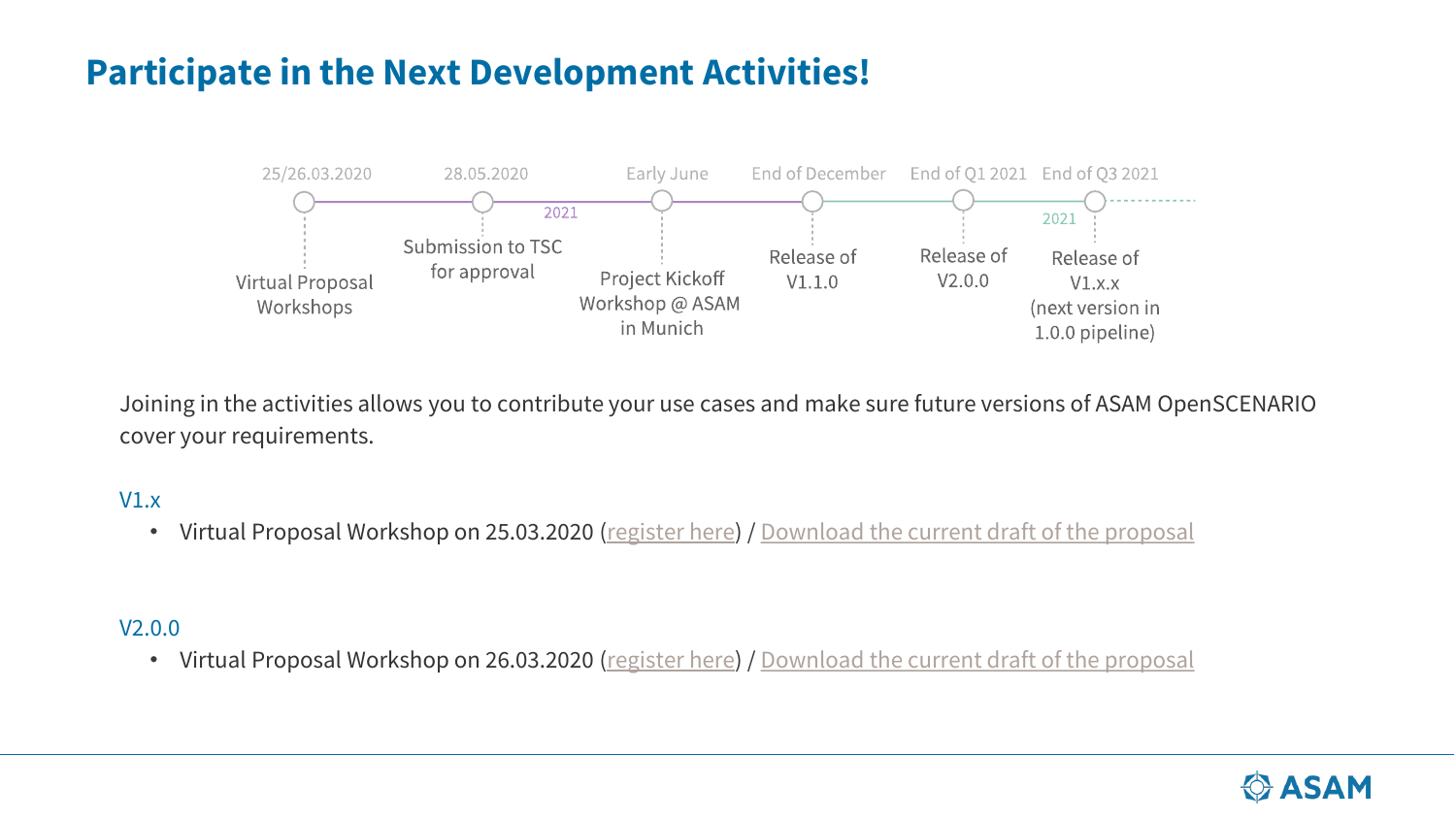

# **Thank you for your attention!**

Dr. Ludwig Friedmann BMW Project Lead for V1.0.0

Gil Amid **Foretellix** Project Lead for 2.0 Concept Ben Engel **ASAM** Technology Manager for OpenSCENARIO

*All material will be shared on [LinkedIn](https://www.linkedin.com/company/asam-e-v---association-for-standardization-of-automation-and-measuring-systems/) and sent to Webinar participants by email*

For questions: [benjamin.engel@asam.net](mailto:benjamin.engel@asam.net) +49 1516 1645 936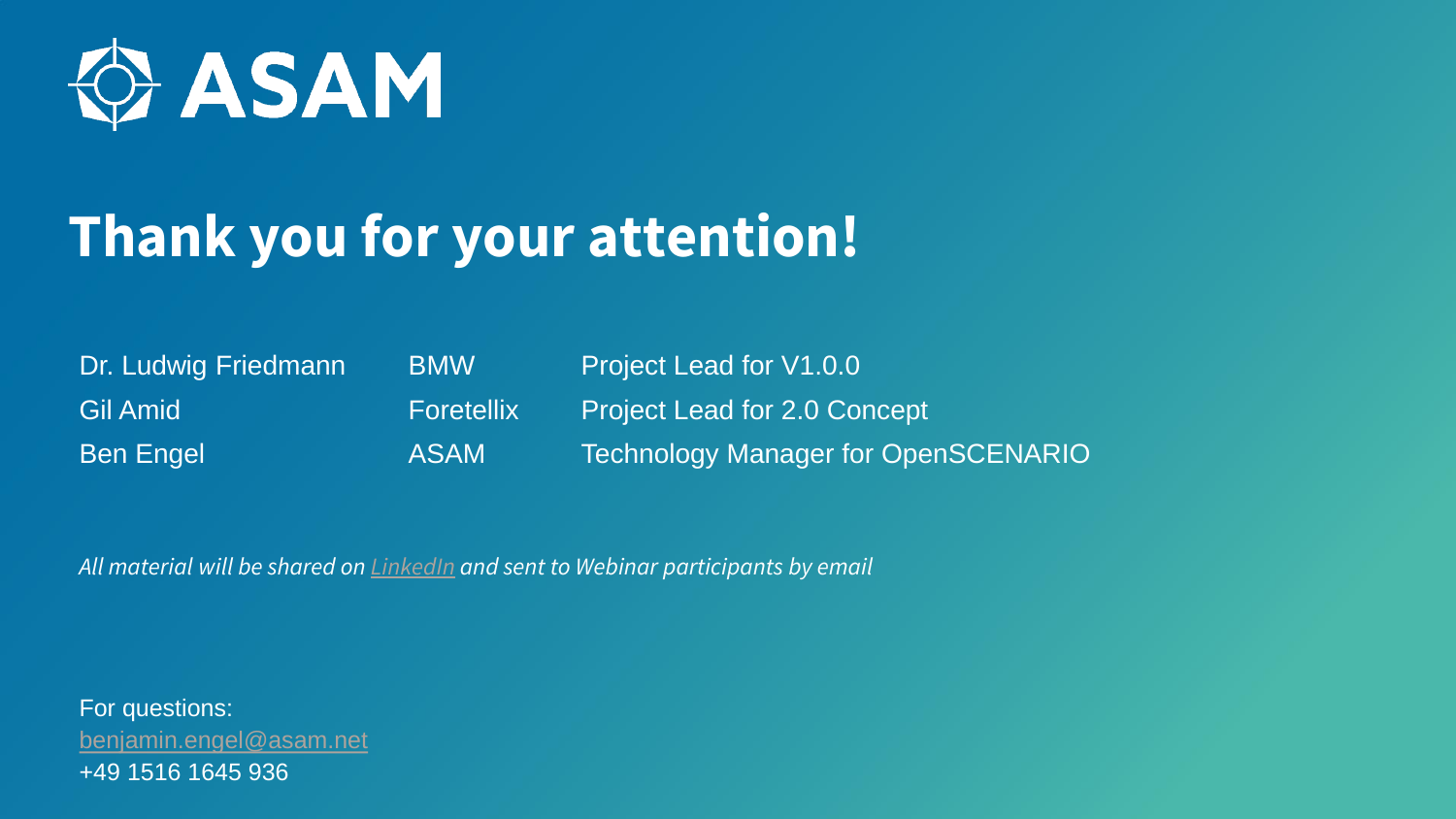# **ASAM Open Tooling**

Mit Headline, Subheadline und Aufzählung

- Many tools (e.g. checkers, visualizers, etc.) directly support the adoption and training of ASAM standards
- In future, ASAM will provide a platform for hosting complimentary, **non-normative**, open-source tools
	- ASAM will support the development of a community around this platform
	- ASAM will not become a software maintainer
	- ASAM will provide gatekeeping/moderation of the platform
	- Tool submission to the platform via "tool proposal" subject to approval of ASAM
	- Any tools can be used as the basis for further development projects, as defined in the general ASAM project processes.